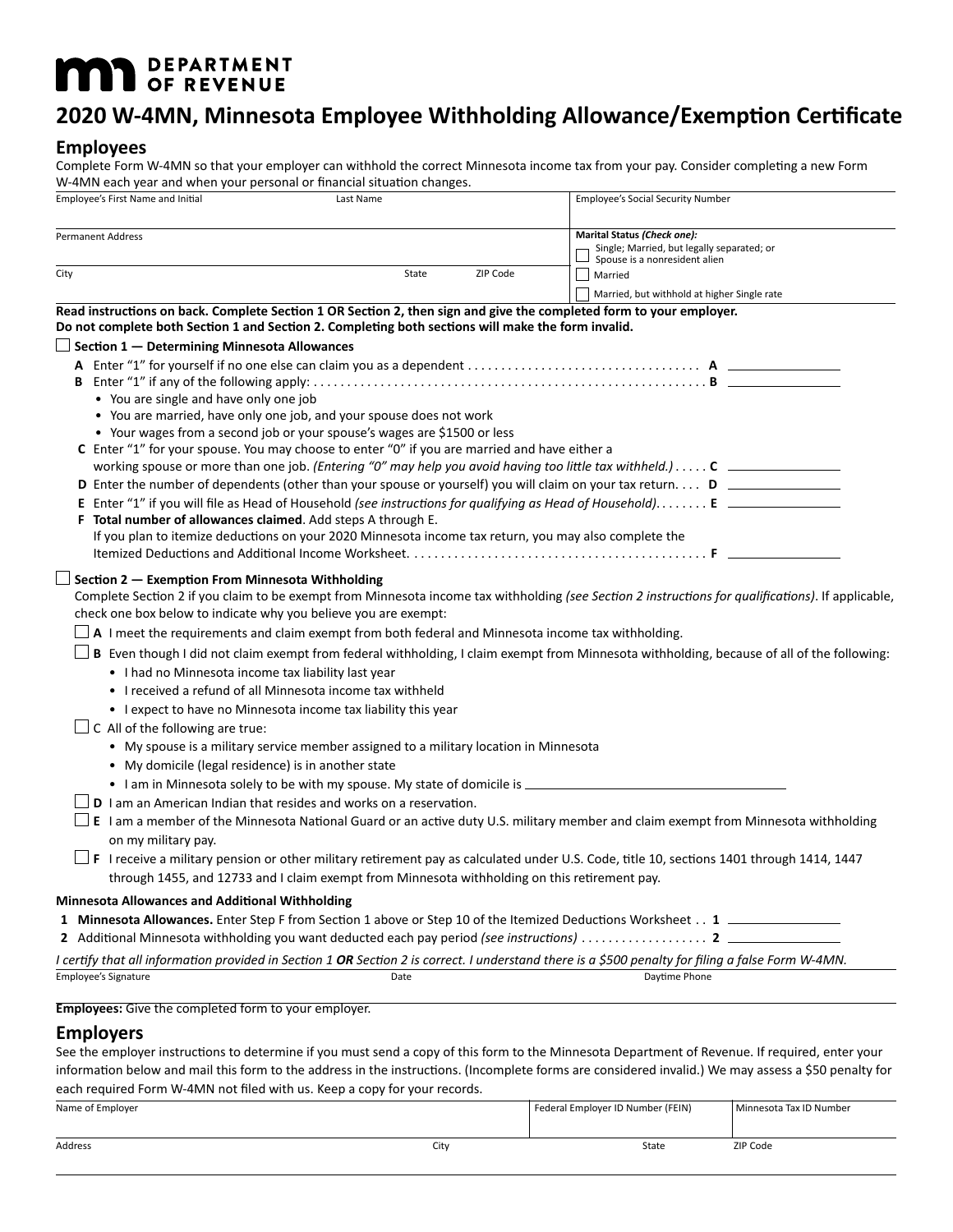# **MAT DEPARTMENT**

## **Form W-4MN Employee Instructions**

*Complete this form for your employer to calculate the amount of Minnesota income tax to be withheld from your pay.*

### **What's New?**

Beginning in 2020, federal Form W-4 does not use withholding allowances. If you complete a 2020 Form W-4, you must complete Minnesota Form W-4MN to determine your allowances for Minnesota income tax withholding.

### **When should I complete Form W-4MN?**

Complete Form W-4MN if any of the following apply:

- You begin employment
- You change your filing status
- You reasonably expect to change your filing status in the next calendar year
- Your personal or financial situation changes
- You claim exempt from Minnesota withholding (see Section 2 instructions for qualifications)
- You request an additional amount of tax deducted each pay period

If you have not had sufficient Minnesota income tax withheld from your wages, we may assess penalty and interest when you file your state income tax return.

### **Your employer may be required to submit copies of your Form W-4MN to the Minnesota Department of Revenue.**

**Note:** You may be subject to a \$500 penalty if you submit a false Form W-4MN.

### **What if I have completed federal Form W-4?**

If you completed a Form W-4 from 2019 or in prior years, you may complete Form W-4MN to determine your allowances for Minnesota withholding purposes. Your allowances on Form W-4MN must not exceed your allowances on a Form W-4 (from 2019 or earlier) that your employer used to determine your federal withholding. If you completed a 2020 Form W-4, you **must** complete Form W-4MN to determine your allowances for Minnesota withhholding.

### **What if I am exempt from Minnesota withholding?**

If you claim exempt from Minnesota withholding, complete only Section 2 of Form W-4MN and sign the form to validate it. You must provide your employer with a new Form W-4MN by February 15 of each year if you claim exempt.

You cannot claim exempt from withholding if all of the following apply:

- Another person can claim you as a dependent on their federal tax return
- Your annual income exceeds \$1,100
- Your annual income includes more than \$350 of unearned income

### **What if I am a nonresident alien for U.S. income taxes?**

If you are a nonresident alien, you are not allowed to claim exempt from withholding. You will check the single box for marital status regardless of your actual marital status and may enter one personal allowance on Step A. Enter zero on steps B, C, and E.

If you are resident of Canada, Mexico, South Korea or India and allowed to claim dependents, you may enter the number of dependents on Step D.

### **Section 1 — Minnesota Allowances Worksheet**

Complete Section 1 to find your allowances for Minnesota withholding tax. For regular wages, withholding must be based on allowances you claimed and may not be a flat amount or percentage of wages.

If you expect to owe more income tax for the year than will be withheld, you can claim fewer allowances or request additional Minnesota withholding from your wages. Enter the amount of additional Minnesota income tax you want withheld on line 2 of Section 1.

### **Nonwage Income**

Consider making estimated payments if you have a large amount of "nonwage income." Nonwage income (other than tax-exempt income) includes interest, dividends, net rental income, unemployment compensation, gambling winnings, prizes and awards, hobby income, capital gains, royalties, and partnership income.

### **Two Earners or Multiple Jobs**

If your spouse works or you have more than one job, figure the total number of allowances you are entitled to claim on all jobs using worksheets from only one Form W-4MN. Usually, your withholding will be more accurate when all allowances are claimed on the Form W-4MN for the highest paying job and zero allowances are claimed on the others.

### **Head of Household**

You may claim Head of Household as your filing status if you are unmarried and pay more than 50 percent of the costs of keeping up a home for yourself, your dependents, and other qualifying individuals. Enter "1" on Step E if you may claim Head of Household as your filing status on your tax return.

### **What if I itemize deductions on my Minnesota return or have other nonwage income?**

Use the Itemized Deductions and Additional Income Worksheet to find your Minnesota withholding allowances. Complete Section 1 on page 1, then follow the steps in the worksheet on the next page to find additional allowances. *Continued*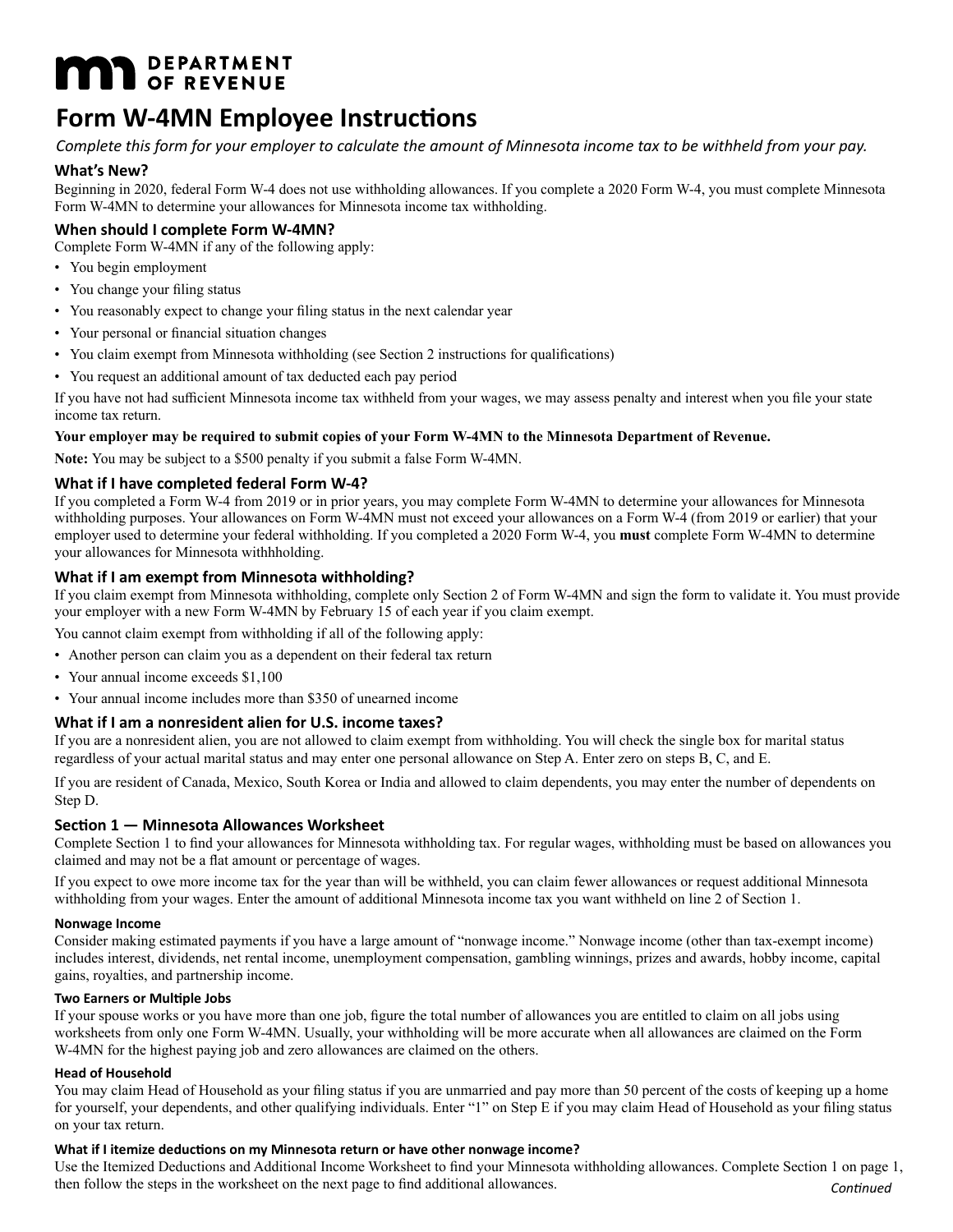| <b>Itemized Deductions and Additional Income Worksheet</b> |                                                                                                                           |  |  |
|------------------------------------------------------------|---------------------------------------------------------------------------------------------------------------------------|--|--|
|                                                            | 1 Enter an estimate of your 2020 Minnesota itemized deductions. For 2020, you may have to reduce your itemized deductions |  |  |
|                                                            |                                                                                                                           |  |  |
|                                                            |                                                                                                                           |  |  |
|                                                            | a. \$24,800 if Married Filing Jointly                                                                                     |  |  |
|                                                            | b. \$18,650 if Head of Household                                                                                          |  |  |
|                                                            | c. \$12,400 if Single or Married Filing Separately                                                                        |  |  |
|                                                            |                                                                                                                           |  |  |
|                                                            |                                                                                                                           |  |  |
|                                                            |                                                                                                                           |  |  |
|                                                            |                                                                                                                           |  |  |
|                                                            |                                                                                                                           |  |  |
|                                                            |                                                                                                                           |  |  |
|                                                            |                                                                                                                           |  |  |
|                                                            |                                                                                                                           |  |  |

### **Section 2 — Minnesota Exemption**

Your employer will not withhold Minnesota taxes from your pay if you are exempt from Minnesota withholding. You cannot claim exempt from withholding if all of the following apply:

- Another person can claim you as a dependent on their federal tax return
- Your annual income exceeds \$1,100
- Your annual income includes more than \$350 of unearned income

### **Box A**

Check box A of Section 2 to claim exempt if all of the following apply:

- You meet the requirements to be exempt from federal withholding
- You had no Minnesota income tax liability in the prior year and received a full refund of Minnesota tax withheld
- You expect to have no Minnesota income tax liability for the current year

### **Box B**

Check box B of Section 2 if you are not claiming exempt from federal withholding, but meet the second and third requirements for box A.

**Box C**

Check box C in Section 2 to claim exempt if all of the following apply:

- You are the spouse of a military member assigned to duty in Minnesota
- You and your spouse are domiciled in another state
- You are in Minnesota solely to be with your active duty military spouse member

### **Boxes D-F**

If you receive income from the following sources, it is exempt from Minnesota withholding. Your employer will not withhold Minnesota tax from that income when you check the appropriate box in Section 2.

- **Box D:** You receive wages as a member of an American Indian tribe living and working on the reservation of which you are an enrolled member.
- **Box E:** You receive wages for Minnesota National Guard (MNG) pay or for active duty U.S. military pay. MNG and active duty U.S. military members can claim exempt from Minnesota withholding on these wages, even if taxable federally. For more information, see Income Tax Fact Sheet 5, Military Personnel.
- **Box F:** You receive a military pension or other military retirement pay calculated under U.S. Code title 10, sections 1401 through 1414, 1447 through 1455, and 12733. You may claim exempt from Minnesota withholding on this income even if it is taxable federally.

**Note:** You may not want to claim exempt if you (or your spouse if filing a joint return) expect to have other forms of income subject to Minnesota tax and you want to avoid owing tax at the end of the year.

If you claim exempt from Minnesota withholding, you must provide your employer with a new Form W-4MN by February 15 of each year.

### **Nonresident Alien**

If you are a nonresident alien for federal tax purposes, do not complete Section 2.

### **Additional Minnesota Withholding**

If you would like an additional amount of tax to be deducted per payment period, enter the amount on line 2. Do not enter a percentage of the payment you want to be deducted.

### **Use of Information**

All information on Form W-4MN is private by state law. It cannot be given to others without your consent, except to the Internal Revenue Service, to other states that guarantee the same privacy, and by court order. Your name, address, and Social Security number are required for identification. Information about your allowances is required to determine your correct tax. We ask for your phone number so we can call if we have a question.

### **Questions?**

- Website: www.revenue.state.mn.us
- Email: withholding.tax $@$ state.mn.us
- Phone: 651-282-9999 or 1-800-657-3594 (toll-free)